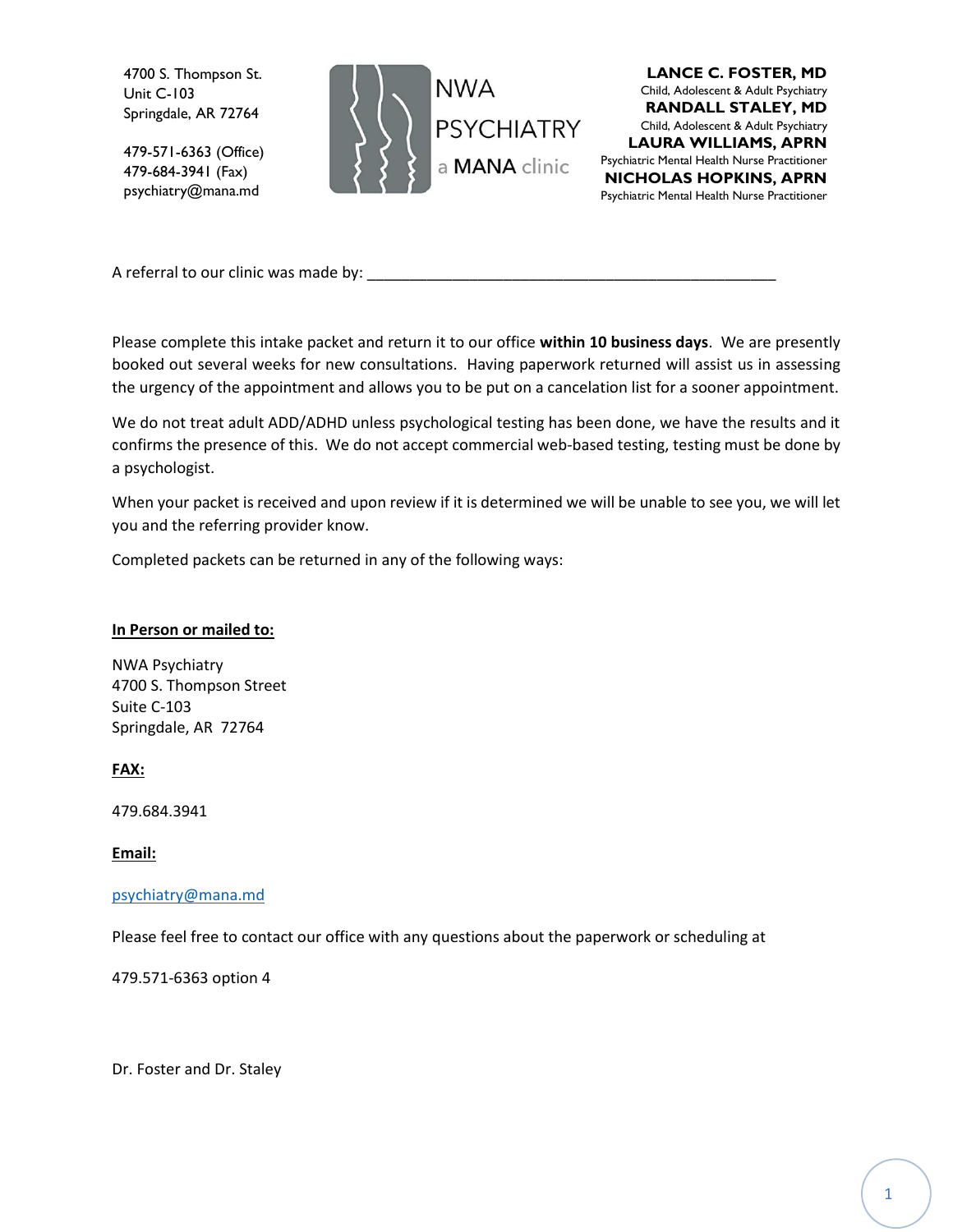

## **4700 S. Thompson Suite C-103 Springdale, AR 72762 479.571.6363**

### **Clinic Information:**

NWA Psychiatry a MANA clinic provides care for adults and children. Our goal is to provide you with support and education. **Our psychiatrists provide ongoing medication management**. We will recommend ongoing counseling or therapy as needed.

### **Appointments, cancellations and missed appointment policy:**

NWA Psychiatry requires a minimum of 24 hours' notice of cancellation prior to a scheduled follow up appointment. Cancellations of follow up appointments with less than 24 hours' notice will incur a \$25 fee.

For new patient appointments, 48 hours' notice of cancellation is required. Cancellation or failure to attend the initial appointment may forfeit future visits and you will be billed \$75. Your initial appointment visit will NOT be rescheduled until this fee is paid in full.

Please be advised that insurance companies will NOT reimburse for missed appointments fees.

\_\_\_\_ All appointments are scheduled for a specific block of time. **If you arrive late for your scheduled appointment, it may have to be rescheduled**. Please be aware that keeping your appointment is necessary for medication refills (see medication refill policy).

In the event of inclement weather please call to confirm your appointment before attending.

### **Termination policy:**

THREE (3) missed appointments without providing notice may result in termination from this practice. We also reserve the right to terminate for noncompliance.

### **Medication refill policy:**

\_\_\_\_ Medication refills coincide with when you are expected back for an appointment however, there might be circumstances in which a refill would be needed before your next scheduled appointment. Refill requests may take up to 3 business days to complete. Please note that we do NOT accept faxed requests from pharmacies and you are required to call the office to request your refill. **Not keeping follow up appointments could result in a disruption of your medication regimen.** 

#### **Insurance plans and financial policy:**

NWA Psychiatry is a mental health provider and may be out of network with some insurance companies when other MANA clinic providers are in network. It is important to note that some insurance policies do not cover mental health care and It is your responsibility to check your benefits. Please remember that your insurance policy is a contract between you and the insurance provider; therefore, the clinic cannot guarantee payment of your claim(s) and must render the patient responsible for any services not covered by insurance.

| $\sim$<br>Signature: | مate: |
|----------------------|-------|
|                      |       |

Patient Name (PRINT):\_\_\_\_\_\_\_\_\_\_\_\_\_\_\_\_\_\_\_\_\_\_\_\_\_\_\_\_\_\_\_\_\_\_\_\_\_\_\_\_\_\_Date of birth:\_\_\_\_\_\_\_\_\_\_\_\_\_\_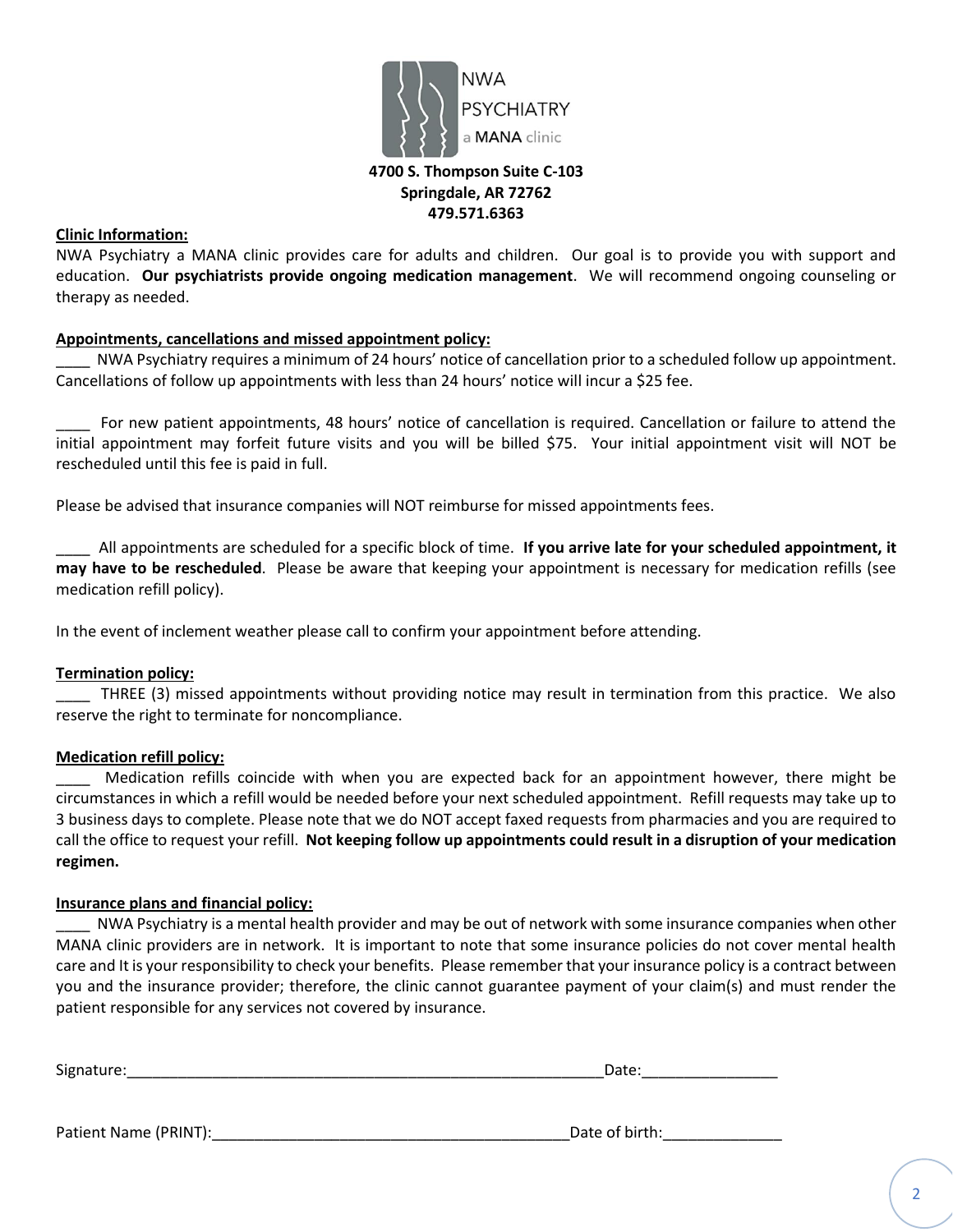4700 S. Thompson St. Unit C-103 Springdale, AR 72764

479-571-6363 (Office) 479-684-3941 (Fax) psychiatry@mana.md



**LANCE C. FOSTER, MD** Child, Adolescent & Adult Psychiatry **RANDALL STALEY, MD**  Child, Adolescent & Adult Psychiatry **LAURA WILLIAMS, APRN** Psychiatric Mental Health Nurse Practitioner **NICHOLAS HOPKINS, APRN** Psychiatric Mental Health Nurse Practitioner

**ADULT INTAKE FORM**

| MAY WE CONTACT THEM: _____ YES ______ NO |  |  |
|------------------------------------------|--|--|
|                                          |  |  |
|                                          |  |  |
| MAY WE CONTACT THEM: YES NO              |  |  |
|                                          |  |  |
|                                          |  |  |
|                                          |  |  |
|                                          |  |  |
|                                          |  |  |
|                                          |  |  |
|                                          |  |  |
|                                          |  |  |
|                                          |  |  |
|                                          |  |  |
|                                          |  |  |

\_\_\_\_\_\_\_\_\_\_\_\_\_\_\_\_\_\_\_\_\_\_\_\_\_\_\_\_\_\_\_\_\_\_\_\_\_\_\_\_\_\_\_\_\_\_\_\_\_\_\_\_\_\_\_\_\_\_\_\_\_\_\_\_\_\_\_\_\_\_\_\_\_\_\_\_\_\_\_\_\_\_\_\_\_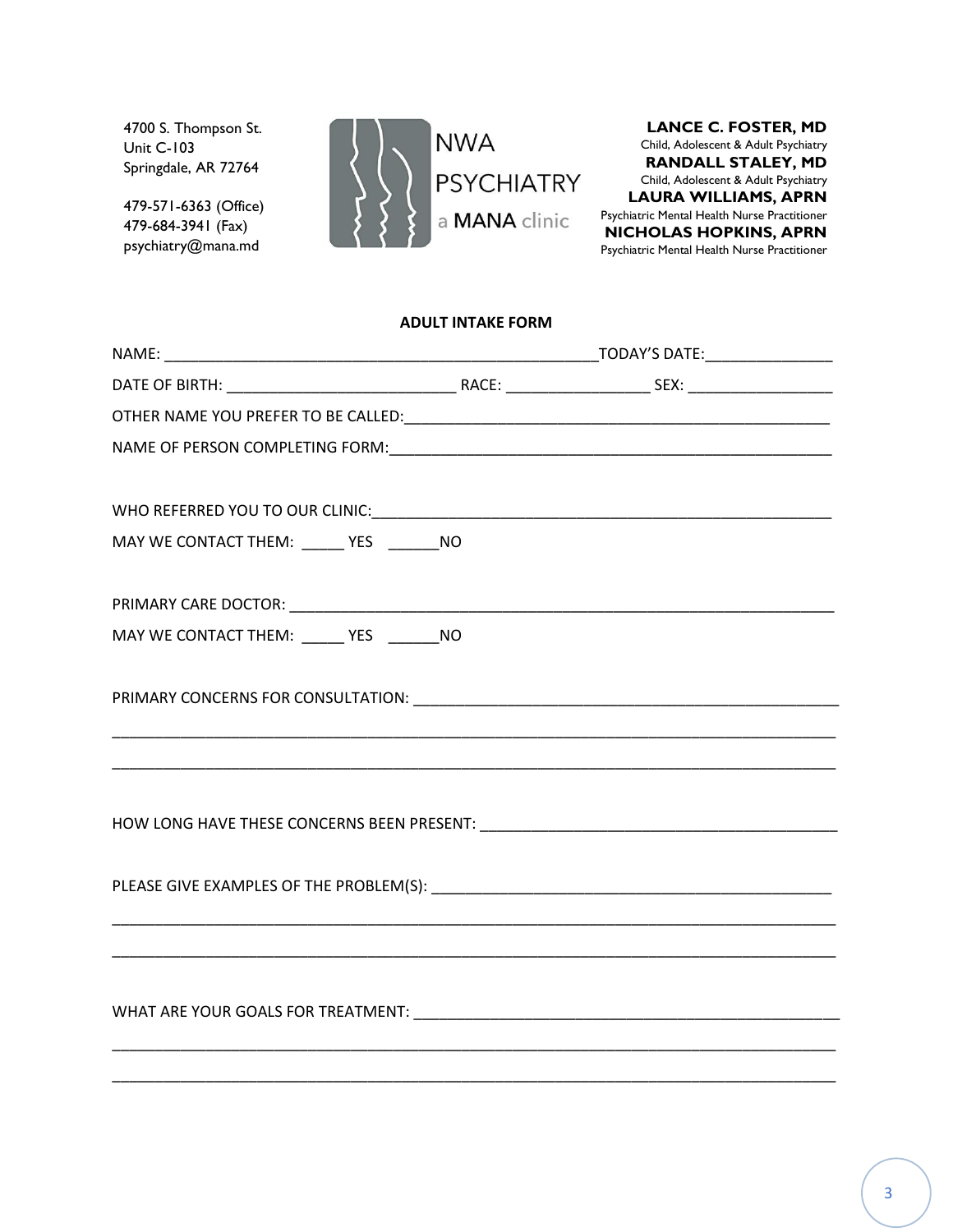#### WHICH OF THE FOLLOWING SYMPTOMS/CONCERNS HAVE YOU EXPERIENCED IN THE LAST 60 DAYS:

- \_\_\_\_\_ Sad or depressed mood \_\_\_\_\_ Withdrawn from family or friends
- \_\_\_\_\_ Loss of interest in activities or hobbies \_\_\_\_\_ Feelings of guilt or worthlessness
- **\_\_\_\_\_** Feeling hopeless about the future \_\_\_\_\_ Sleep disturbance \_\_\_\_\_Change in appetite
- Low energy or fatigue Trouble focusing or concentrating Thoughts of hurting self
- \_\_\_\_\_Thoughts of suicide \_\_\_\_\_Thoughts of hurting or killing others \_\_\_\_\_Irritability
- Severe angry outbursts (verbal or physical) Worrying too much
- \_\_\_\_\_Feeling or acting restless \_\_\_\_\_Muscle tension \_\_\_\_\_Panic or anxiety attacks
- Fear of looking stupid or being embarrassed Fear of offending others
- Any other fears or phobias **Drastic mood swings** Episodes of decreased need for sleep
- \_\_\_\_\_Extreme hyperactivity \_\_\_\_\_Racing thoughts \_\_\_\_\_Talking so fast it's hard to understand
- \_\_\_\_\_Overly happy or euphoric \_\_\_\_\_Overly confident
- \_\_\_\_\_Thoughts, feelings or images that come into your mind when you do not want them to?
- \_\_\_\_Habits you feel you must do even if you know it does not make sense (for example excessive
- cleaning, checking, repeating, counting, organizing or hoarding things)?
- Hearing voices that other people cannot hear and odd thinking or beliefs
- Lacking things other people cannot see Lacking paranoid Lacking Poor body image
- \_\_\_\_\_Trying to lose weight even though you are not overweight
- Intentionally throwing up after eating Lasily loses temper Lasily annoyed
- Defiant Argues with authority figures Annoying others on purpose
- Examing others for your mistakes express Resentful, spiteful or vindictive example pring
- \_\_\_\_\_Stealing \_\_\_\_\_Destroying property \_\_\_\_\_Setting fires \_\_\_\_\_Skipping school
- \_\_\_\_Hurting other people or animals \_\_\_\_\_Difficulty learning
- \_\_\_\_\_Trouble understanding social cues \_\_\_\_\_ Difficulty making/keeping friends
- Sensitive to sound, light, touch or smell

HAVE YOU EXPERIENCED A TRAUMATIC EVENT: Sexual abuse Physical abuse

\_\_\_\_\_\_\_\_\_\_\_\_\_\_\_\_\_\_\_\_\_\_\_\_\_\_\_\_\_\_\_\_\_\_\_\_\_\_\_\_\_\_\_\_\_\_\_\_\_\_\_\_\_\_\_\_\_\_\_\_\_\_\_\_\_\_\_\_\_\_\_\_\_\_\_\_\_\_\_\_\_\_\_\_\_

Near death experience experience other traumatic event: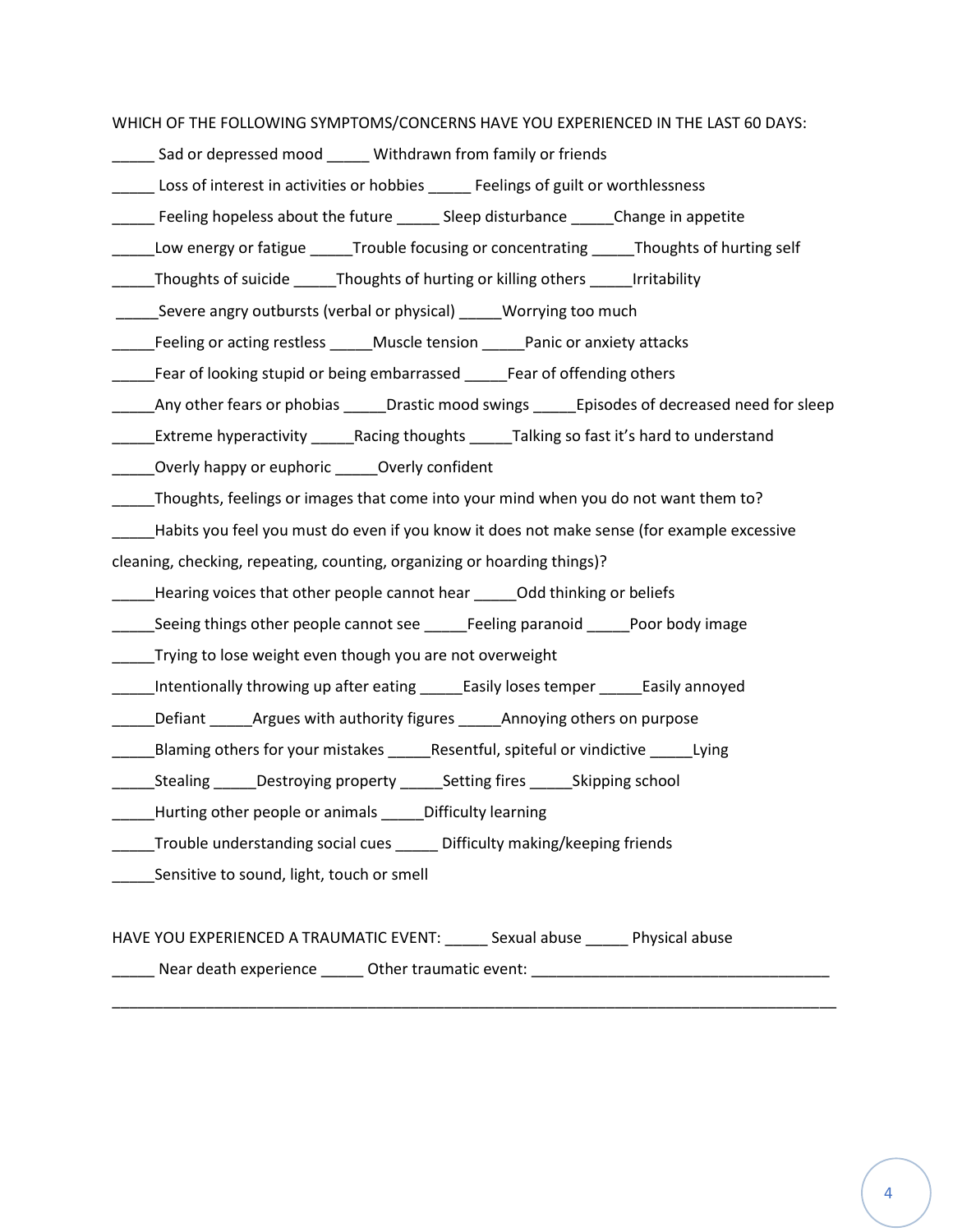SOCIAL HISTORY:

|                                 |                                                                                                                | WHO LIVES AT YOUR PRIMARY RESIDENCE: _____ Spouse/significant other _____ Children           |                                                                                                  |
|---------------------------------|----------------------------------------------------------------------------------------------------------------|----------------------------------------------------------------------------------------------|--------------------------------------------------------------------------------------------------|
|                                 |                                                                                                                | ______ Parent ______Brother(s) ______ Sister(s) ______ Roommate ______ Grandparent           |                                                                                                  |
|                                 |                                                                                                                |                                                                                              |                                                                                                  |
|                                 |                                                                                                                |                                                                                              |                                                                                                  |
|                                 |                                                                                                                |                                                                                              |                                                                                                  |
|                                 | HOW LONG AT THIS JOB?: Network and the set of the set of the set of the set of the set of the set of the set o |                                                                                              |                                                                                                  |
|                                 |                                                                                                                | HIGHEST EDUCATION COMPLETED: Post graduate degree ______ Bachelor's degree                   |                                                                                                  |
|                                 |                                                                                                                | ______ Associate's degree ______ Technical school ______ High school graduate                |                                                                                                  |
|                                 | Last grade completed if did not graduate                                                                       |                                                                                              |                                                                                                  |
|                                 |                                                                                                                |                                                                                              |                                                                                                  |
|                                 |                                                                                                                | ARE THERE ANY CURRENT LEGAL PROCEEDINGS INVOLVING YOU? ______ YES _________NO                |                                                                                                  |
|                                 |                                                                                                                |                                                                                              |                                                                                                  |
|                                 |                                                                                                                |                                                                                              |                                                                                                  |
|                                 |                                                                                                                |                                                                                              |                                                                                                  |
| PREGNANCY HISTORY:              |                                                                                                                |                                                                                              |                                                                                                  |
|                                 |                                                                                                                | WAS YOUR MOM'S PREGNANCY COMPLICATED IN ANY WAY, PLEASE EXPLAIN IF YES:                      |                                                                                                  |
|                                 |                                                                                                                |                                                                                              |                                                                                                  |
|                                 |                                                                                                                |                                                                                              |                                                                                                  |
|                                 |                                                                                                                |                                                                                              |                                                                                                  |
|                                 |                                                                                                                |                                                                                              |                                                                                                  |
| DEVELOPMENTAL HISTORY:          |                                                                                                                |                                                                                              |                                                                                                  |
|                                 |                                                                                                                | WERE THERE ANY PROBLEMS WITH YOUR EARLY CHILDHOOD DEVELOPMENTAL MILESTONES (SIT,             |                                                                                                  |
| WALK, TALK, TOILET TRAIN, ETC)? |                                                                                                                |                                                                                              |                                                                                                  |
|                                 |                                                                                                                |                                                                                              |                                                                                                  |
|                                 |                                                                                                                |                                                                                              |                                                                                                  |
|                                 |                                                                                                                |                                                                                              |                                                                                                  |
|                                 |                                                                                                                |                                                                                              |                                                                                                  |
| PAST MEDICAL HISTORY:           |                                                                                                                |                                                                                              |                                                                                                  |
|                                 |                                                                                                                |                                                                                              | HAVE YOU EVER HAD? ______ Headaches ________Seizures ______ Allergies (seasonal) _______Diabetes |
|                                 |                                                                                                                | ______ Thyroid condition ________Asthma ______ Other lung problems _______Cancer ______ Head |                                                                                                  |
|                                 |                                                                                                                |                                                                                              |                                                                                                  |
|                                 |                                                                                                                |                                                                                              |                                                                                                  |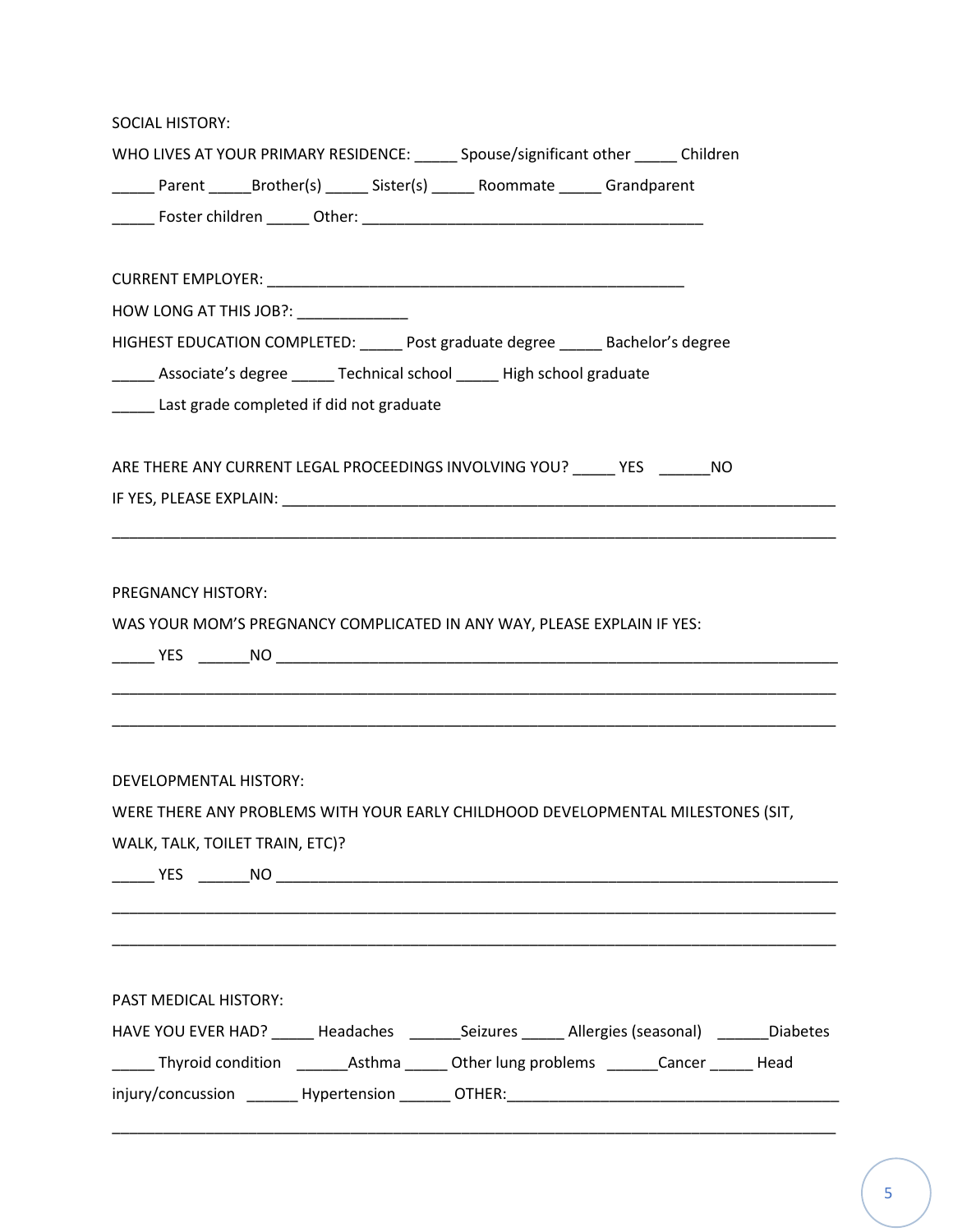| HAVE YOU EVER HAD ANY SURGERIES? ______ YES _______ NO If yes, please list surgeries and dates:                                                         |        |           |              |  |
|---------------------------------------------------------------------------------------------------------------------------------------------------------|--------|-----------|--------------|--|
|                                                                                                                                                         |        |           |              |  |
| <b>CURRENT MEDICATIONS</b>                                                                                                                              |        |           |              |  |
| Name                                                                                                                                                    | Dosage | Frequency | When started |  |
|                                                                                                                                                         |        |           |              |  |
|                                                                                                                                                         |        |           |              |  |
|                                                                                                                                                         |        |           |              |  |
|                                                                                                                                                         |        |           |              |  |
|                                                                                                                                                         |        |           |              |  |
| <b>BIOLOGICAL FEMALES ONLY:</b>                                                                                                                         |        |           |              |  |
| WHAT FORM OF BIRTH CONTROL DO YOU USE?<br>STATES AND THE STATE STATE STATES AND THE STATE STATE STATES AND THE STATE STATE STATES AND THE STATE STATE S |        |           |              |  |
| ARE PERIODS REGULAR? ______ YES _______ NO DATE OF LAST MENSTRUAL CYCLE ____ / ____ / _____                                                             |        |           |              |  |
| IS THERE ANY CHANGE IN SYMPTOM SEVERITY WITH PERIODS? ______ YES _______ NO                                                                             |        |           |              |  |
|                                                                                                                                                         |        |           |              |  |
| ARE YOU PREGNANT? ______ YES _______ NO ______ ARE YOU BREASTFEEDING? ______ YES _______                                                                |        |           | <b>NO</b>    |  |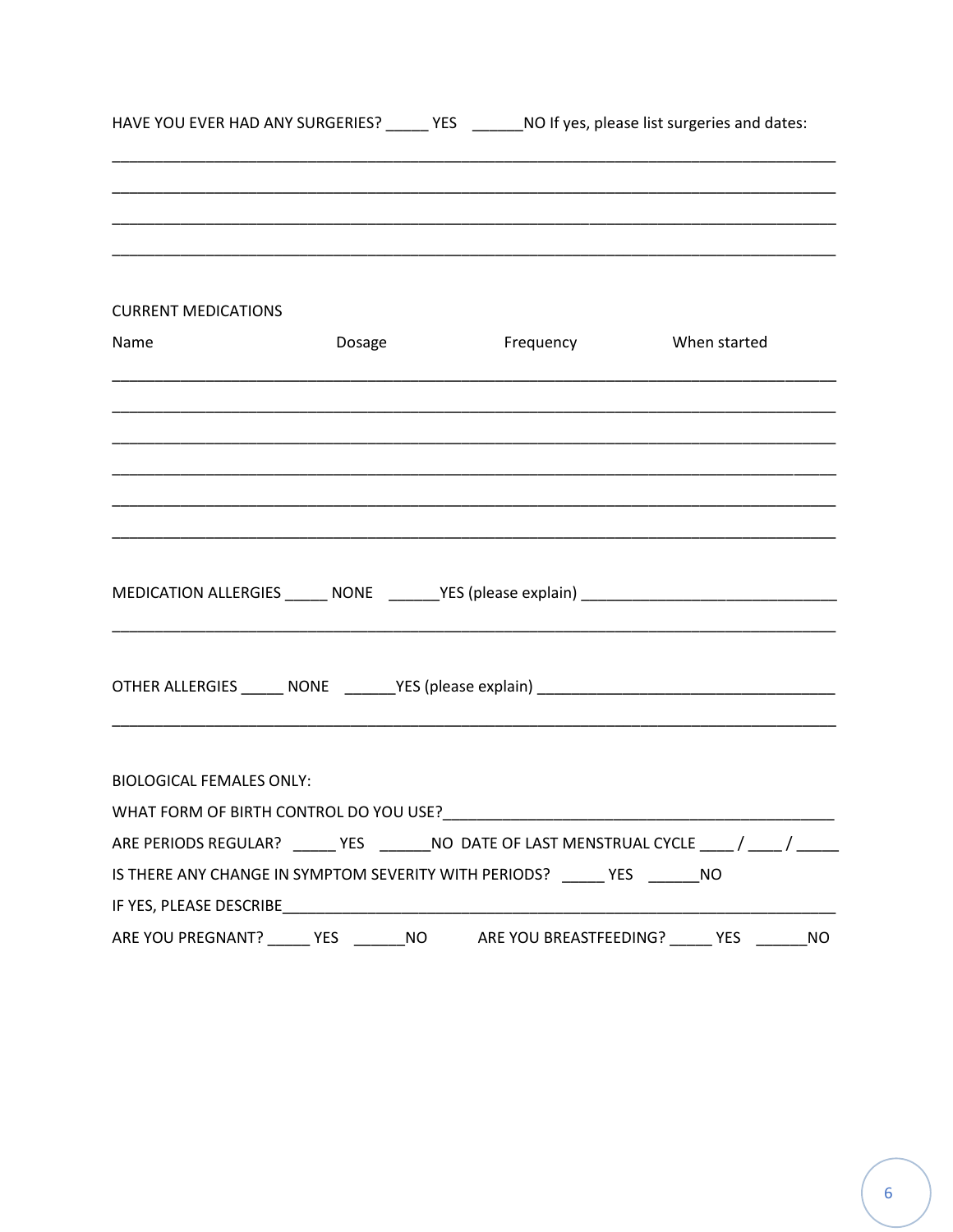| PAST PSYCHIATRIC HISTORY:                                                  |                                                                                                                                                                                                                               |                                                                                               |           |
|----------------------------------------------------------------------------|-------------------------------------------------------------------------------------------------------------------------------------------------------------------------------------------------------------------------------|-----------------------------------------------------------------------------------------------|-----------|
|                                                                            |                                                                                                                                                                                                                               | HAVE YOU EVER SEEN A PSYCHIATRIST OR THERAPIST/COUNSELOR BEFORE? ____ YES _____               | <b>NO</b> |
| Name of provider                                                           | Dates seen by the part of the part of the part of the part of the part of the part of the part of the part of the part of the part of the part of the part of the part of the part of the part of the part of the part of the | Reason                                                                                        |           |
|                                                                            |                                                                                                                                                                                                                               |                                                                                               |           |
|                                                                            |                                                                                                                                                                                                                               |                                                                                               |           |
|                                                                            |                                                                                                                                                                                                                               |                                                                                               |           |
|                                                                            |                                                                                                                                                                                                                               |                                                                                               |           |
| HAVE YOU EVER BEEN ADMITTED TO A PSYCHIATRIC HOSPITAL? _____ YES ______ NO |                                                                                                                                                                                                                               |                                                                                               |           |
| Name of the hospital                                                       | Dates                                                                                                                                                                                                                         | Reason                                                                                        |           |
|                                                                            |                                                                                                                                                                                                                               |                                                                                               |           |
|                                                                            |                                                                                                                                                                                                                               |                                                                                               |           |
|                                                                            |                                                                                                                                                                                                                               |                                                                                               |           |
|                                                                            |                                                                                                                                                                                                                               |                                                                                               |           |
|                                                                            |                                                                                                                                                                                                                               |                                                                                               |           |
|                                                                            |                                                                                                                                                                                                                               | HAVE YOU ATTEMPTED SUICIDE? ______ YES _______ NO If yes, please describe: __________________ |           |
|                                                                            |                                                                                                                                                                                                                               |                                                                                               |           |
|                                                                            |                                                                                                                                                                                                                               |                                                                                               |           |
|                                                                            |                                                                                                                                                                                                                               |                                                                                               |           |
|                                                                            |                                                                                                                                                                                                                               | DO YOU ENGAGE IN ANY SELF-HARM BEHAVIORS (LIKE CUTTING)? _____ YES _______ NO                 |           |
|                                                                            |                                                                                                                                                                                                                               |                                                                                               |           |
|                                                                            |                                                                                                                                                                                                                               |                                                                                               |           |
|                                                                            |                                                                                                                                                                                                                               |                                                                                               |           |
|                                                                            |                                                                                                                                                                                                                               |                                                                                               |           |
|                                                                            |                                                                                                                                                                                                                               |                                                                                               |           |
| HAVE YOU EVER BEEN VIOLENT OR AGGRESSIVE? _____ YES ______ NO              |                                                                                                                                                                                                                               |                                                                                               |           |
|                                                                            |                                                                                                                                                                                                                               |                                                                                               |           |
|                                                                            |                                                                                                                                                                                                                               |                                                                                               |           |
|                                                                            |                                                                                                                                                                                                                               |                                                                                               |           |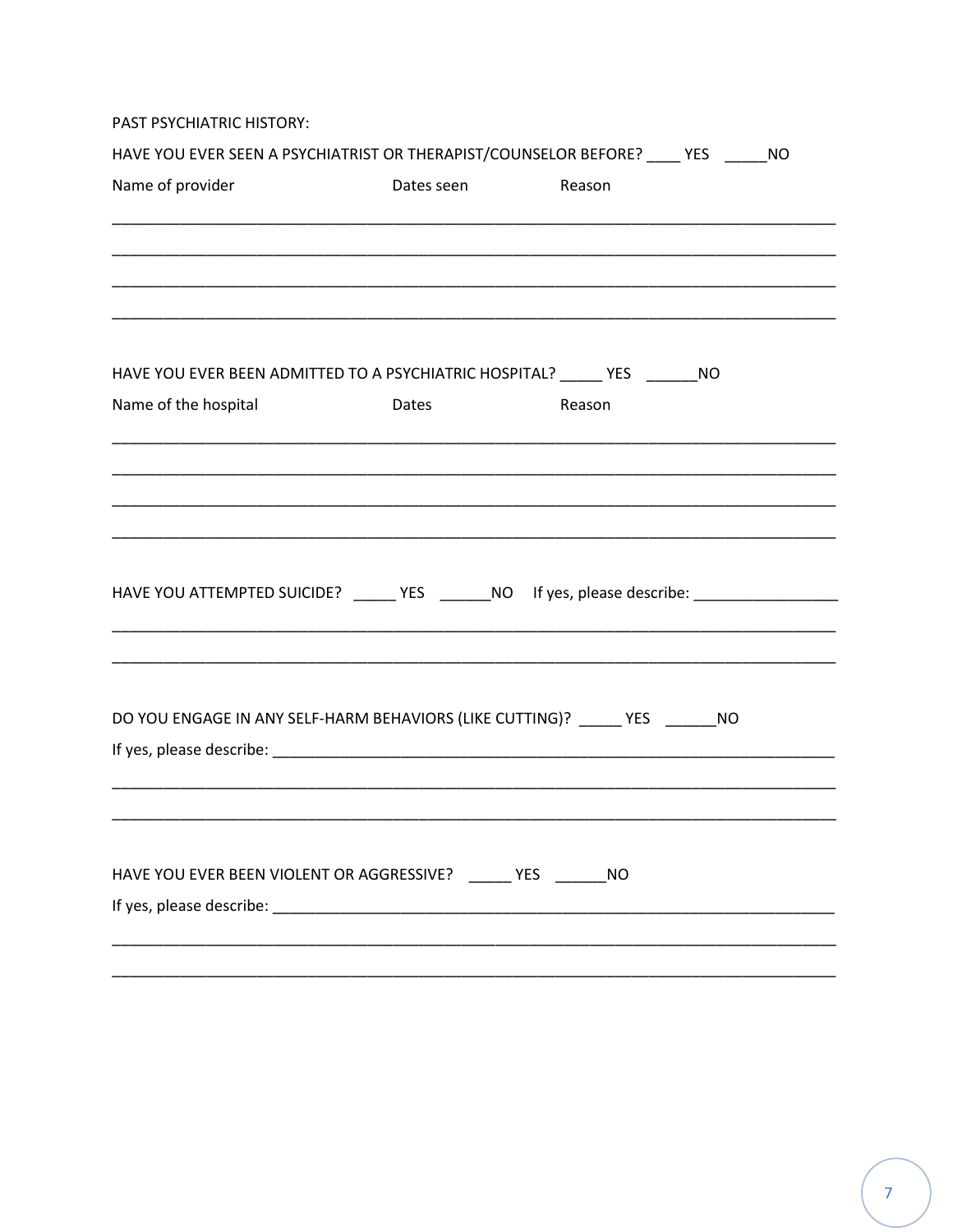| HAVE YOU EVER USED ANY OF THE FOLLOWING? (MARK ALL THAT APPLY)                                    |
|---------------------------------------------------------------------------------------------------|
| Tobacco<br>Vaping<br>Marijuana<br>____________Alcohol                                             |
| _______Opiates<br>___________Benzos<br><b>Ecstasy</b><br>_______Methamphetamine                   |
| _______Cocaine     _______Heroin      _______Other:_____________________________                  |
| ARE YOU CURRENTLY USING ANY OF THOSE MARKED ABOVE? _______ Yes<br><b>Solution</b> No              |
|                                                                                                   |
| PLEASE MARK ANY PSYCHIATRIC MEDICATIONS YOU HAVE TAKEN IN THE PAST:                               |
| ___________Alprazolam (Xanax) ___________Diazepam (Valium) _________Mirtazapine (Remeron)         |
| ______Amitriptyline (Elavil) ______Duloxetine (Cymbalta) ______Nortriptyline (Pamelor)            |
| ______Amphetamine (Adderall) ______Escitalopram (Lexapro) ______Olanzapine (Zyprexa)              |
| _________Aripiprazole (Abilify) __________Fluoxetine (Prozac) ________Oxcarbazepine (Trileptal)   |
|                                                                                                   |
| ________Atomoxetine (Strattera) _________Fluvoxamine (Luvox) ________Paroxetine (Paxil)           |
| _______Bupropion (Wellbutrin) _______Guanfacine (Intuniv) ______Quetiapine (Seroquel)             |
| ________Buspirone (BuSpar) ______Haloperidol (Haldol) _______Risperidone (Risperdal)              |
| _____Carbamazepine (Tegretol) ______Iloperidone (Fanapt) _____Sertraline (Zoloft)                 |
| _____Citalopram (Celexa) _____Imipramine (Tofranil) _____Topiramate (Topamax)                     |
| _____Clomipramine (Anafranil) _____Lamotrigine (Lamictal) _____Trazodone (Desyrel)                |
| _____Clonazepam (Klonopin) ______Levomilnacipran (Fetzima) _____Valproic Acid (Depakote)          |
| _____Clonidine (Kapvay) _____Lisdexamfetamine (Vyvanse) _____Venlafaxine (Effexor)                |
| _____Clozapine (Clozaril) _______Lithium ______Vilazodone (Viibryd) ______Desipramine (Norpramin) |
| Lorazepam (Ativan) _____Vortioxetine (Brintellix) ______Desvenlafaxine (Pristiq)                  |
| ______Loxapine (Loxitane) ______Ziprasidone (Geodon) ______Dexmethylphenidate (Focalin)           |
|                                                                                                   |

# HAVE YOU EVER USED ANY OF THE FOLLOWING? (MARK ALL THAT APPLY)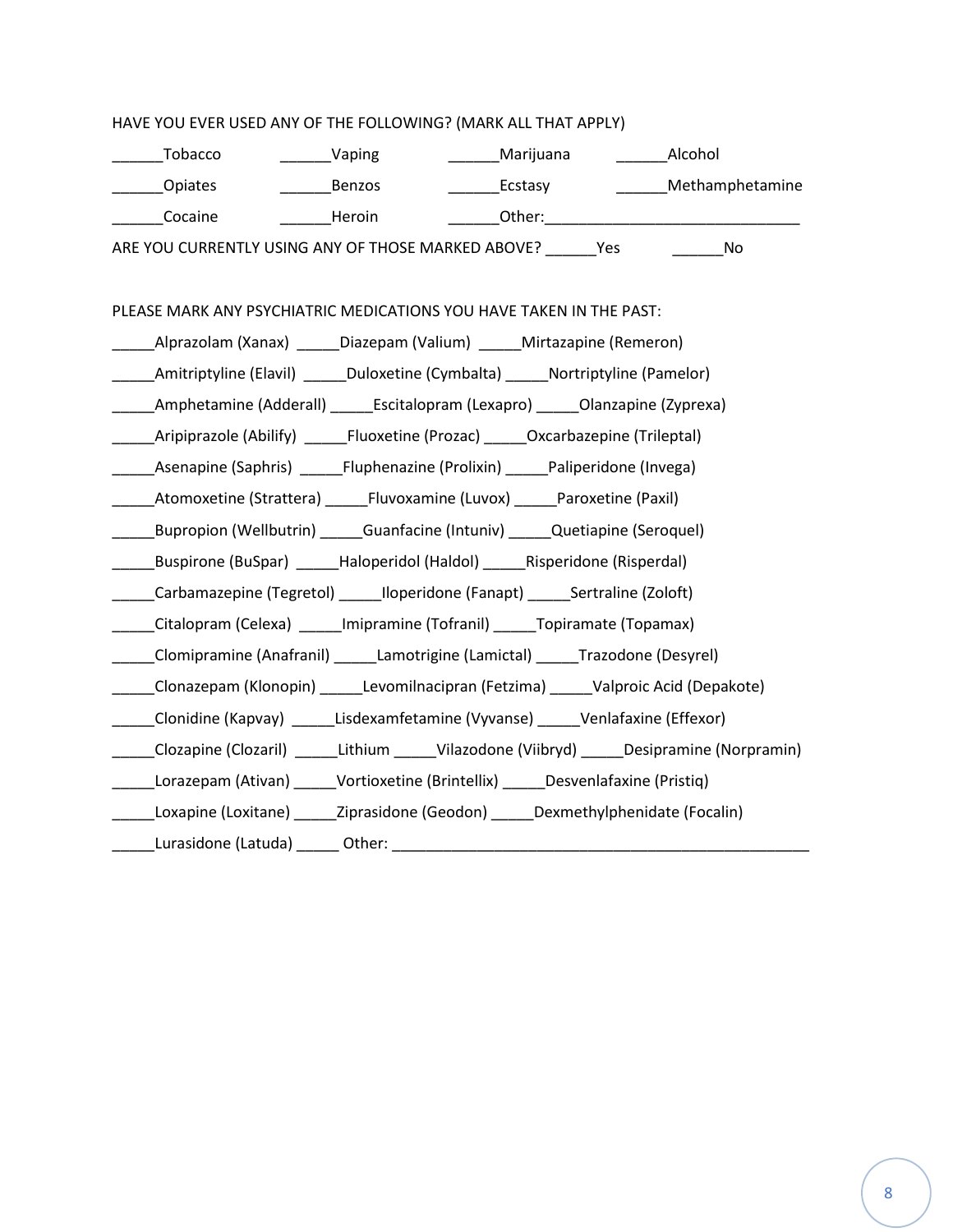FAMILY MEDICAL HISTORY including grandparents, parents, aunts, uncles, siblings, children, etc.

 $Yes$  | No | Relationship to patient Migraine/Chronic headaches Seizures Stroke High blood pressure Heart disease Heart attack Heart Murmur Lung disease Asthma Gastric reflux disease Diabetes High cholesterol Liver disease Kidney disease Thyroid disease Obesity Glaucoma Anemia Sudden unexplained death Dementia Cancer

Have any of your relatives ever had any of the following: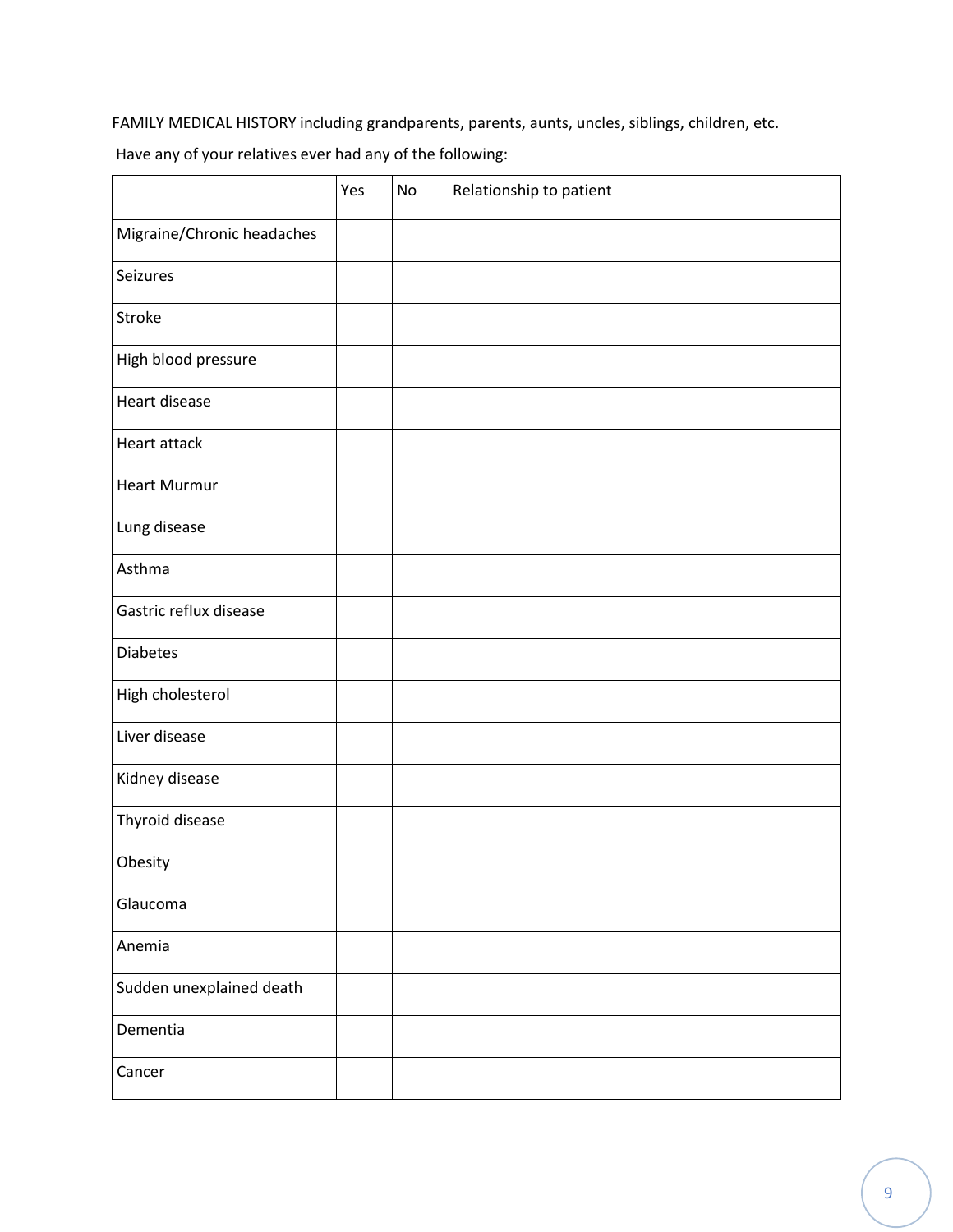### FAMILY PSYCHIATRIC HISTORY

|  | Have any of your blood relatives ever had any of the following: |  |  |
|--|-----------------------------------------------------------------|--|--|
|--|-----------------------------------------------------------------|--|--|

|                                         | Yes | <b>No</b> | Relationship to patient |
|-----------------------------------------|-----|-----------|-------------------------|
| Depression                              |     |           |                         |
| Bipolar disorder                        |     |           |                         |
| Suicide                                 |     |           |                         |
| Anxiety disorders                       |     |           |                         |
| Panic disorder                          |     |           |                         |
| Agoraphobia                             |     |           |                         |
| <b>Obsessive Compulsive</b><br>Disorder |     |           |                         |
| <b>PTSD</b>                             |     |           |                         |
| Eating disorder                         |     |           |                         |
| Schizophrenia                           |     |           |                         |
| Other psychosis                         |     |           |                         |
| ADHD/ADD                                |     |           |                         |
| <b>Oppositional Defiant Disorder</b>    |     |           |                         |
| Conduct disorder                        |     |           |                         |
| Personality disorders                   |     |           |                         |
| Tourette's syndrome                     |     |           |                         |
| Autism spectrum disorder                |     |           |                         |
| Alcoholism                              |     |           |                         |
| Substance abuse                         |     |           |                         |
| Psychiatric hospitalizations            |     |           |                         |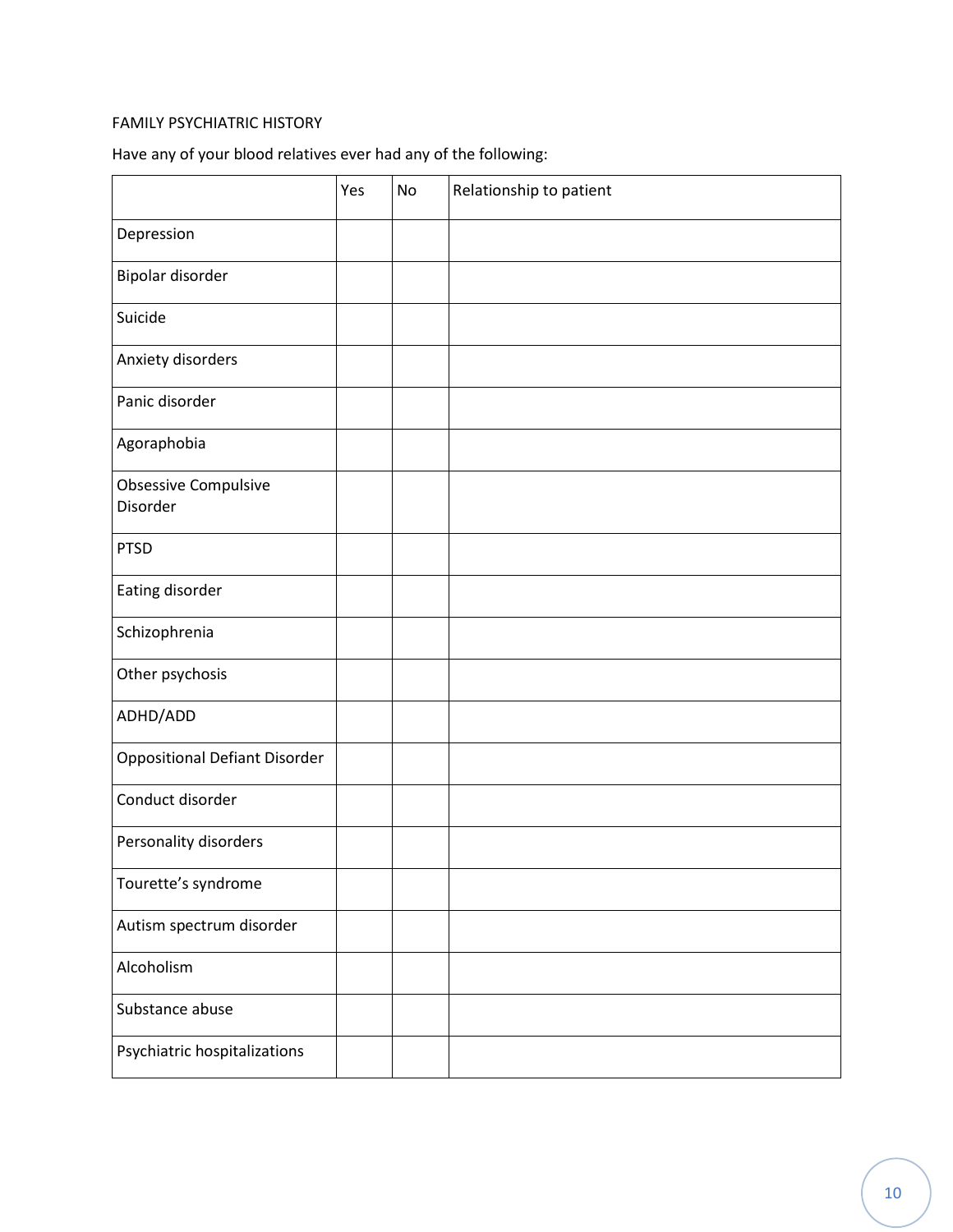### AUTHORIZATION TO RELEASE INFORMATION

| I request and authorize the release of medical information from:                                                                                                                                                                                                                                                                                                                                                      |                                                   |  |
|-----------------------------------------------------------------------------------------------------------------------------------------------------------------------------------------------------------------------------------------------------------------------------------------------------------------------------------------------------------------------------------------------------------------------|---------------------------------------------------|--|
|                                                                                                                                                                                                                                                                                                                                                                                                                       |                                                   |  |
|                                                                                                                                                                                                                                                                                                                                                                                                                       |                                                   |  |
|                                                                                                                                                                                                                                                                                                                                                                                                                       |                                                   |  |
|                                                                                                                                                                                                                                                                                                                                                                                                                       |                                                   |  |
|                                                                                                                                                                                                                                                                                                                                                                                                                       |                                                   |  |
|                                                                                                                                                                                                                                                                                                                                                                                                                       |                                                   |  |
| Release my records to:                                                                                                                                                                                                                                                                                                                                                                                                |                                                   |  |
| NWA Psychiatry, a MANA clinic<br>4700 S. Thompson Suite C-103<br>Springdale, AR 72764<br>Phone: 479.571.6363 Fax: 479.684.3941                                                                                                                                                                                                                                                                                        |                                                   |  |
| Please specify which records/information you would like released:                                                                                                                                                                                                                                                                                                                                                     |                                                   |  |
| <b>CLINIC NOTES</b><br>ALL RECORDS                                                                                                                                                                                                                                                                                                                                                                                    | LABS MENTAL HEALTH SUBSTANCE USE<br>PAIN CONTRACT |  |
| By signing below, I understand:                                                                                                                                                                                                                                                                                                                                                                                       |                                                   |  |
| I may revoke this authorization at any time. In signing this form, I authorize the release of my protected health information. I<br>understand that upon my release, this health information is no longer protected and has the potential to be re-disclosed by the<br>recipient. Treatment will not be denied to me if I do not sign this form. The authorization expires one year from the date of my<br>signature. |                                                   |  |

Signature:\_\_\_\_\_\_\_\_\_\_\_\_\_\_\_\_\_\_\_\_\_\_\_\_\_\_\_\_\_\_\_\_\_\_\_\_\_\_\_\_\_\_\_\_\_\_\_\_\_\_\_\_\_\_\_\_\_\_\_\_ Date:\_\_\_\_\_\_\_\_\_\_\_\_\_\_\_\_\_\_\_\_\_\_\_\_\_\_\_\_\_\_

**Northwest Arkansas Psychiatry a MANA Clinic**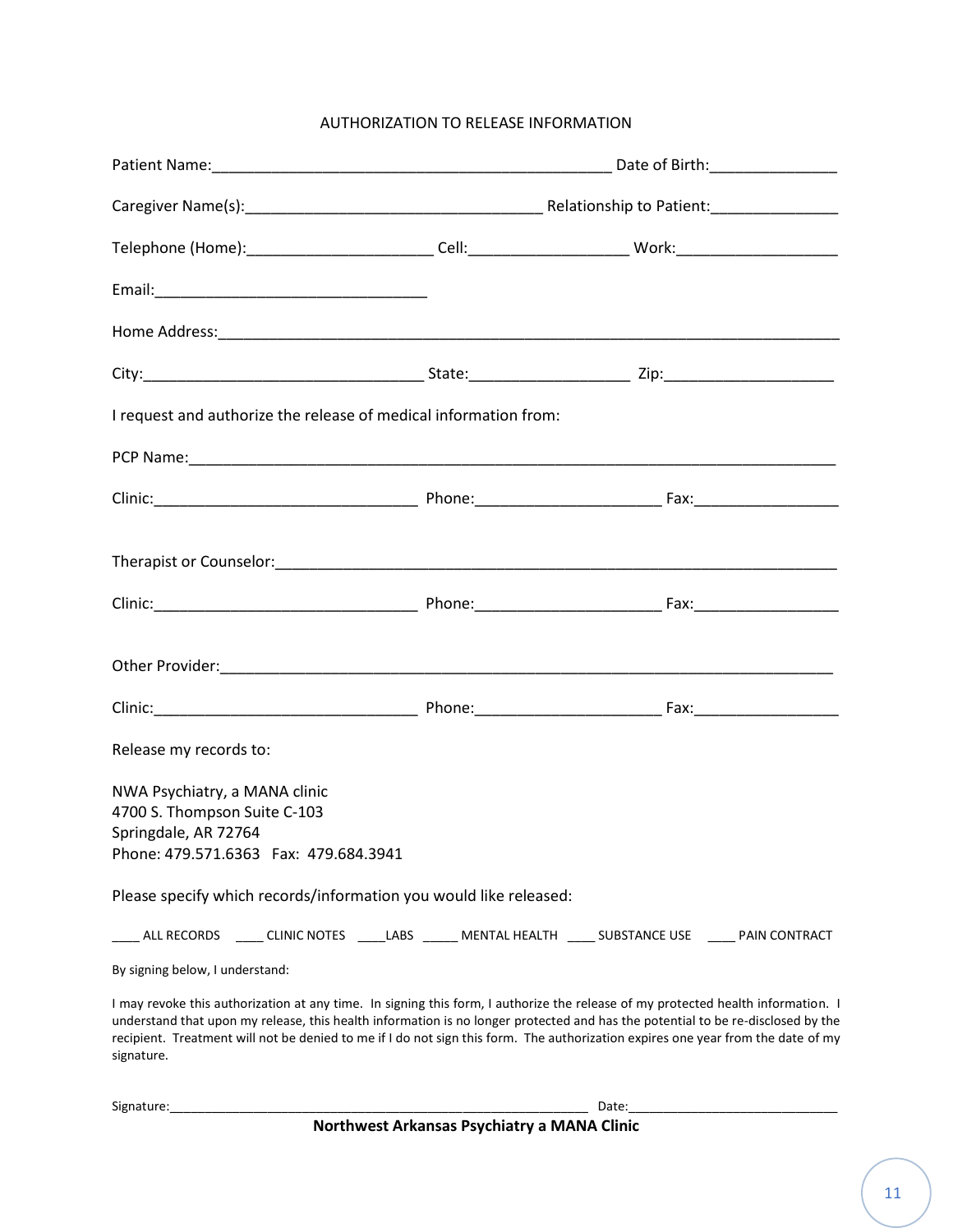

# **PATIENT REGISTRATION**

 *www.mana.md*



| Patient Name<br>Last                                                                                                                                                                                                                                                                                                         | First                                                                      | Middle                      |
|------------------------------------------------------------------------------------------------------------------------------------------------------------------------------------------------------------------------------------------------------------------------------------------------------------------------------|----------------------------------------------------------------------------|-----------------------------|
| $Sex: \Box M \Box F$<br>Date of Birth ___________________                                                                                                                                                                                                                                                                    |                                                                            |                             |
|                                                                                                                                                                                                                                                                                                                              |                                                                            |                             |
|                                                                                                                                                                                                                                                                                                                              |                                                                            |                             |
|                                                                                                                                                                                                                                                                                                                              |                                                                            |                             |
|                                                                                                                                                                                                                                                                                                                              |                                                                            |                             |
| $\Box$ Single<br>□ Married<br>Please check one:                                                                                                                                                                                                                                                                              | □ Divorced □ Widowed                                                       |                             |
| □ African American □ Asian<br>Race:<br>$\Box$ White<br>$\Box$ Native American Indian/ Alaskan                                                                                                                                                                                                                                | $\Box$ Native Hawaiian/Other Pacific Islander<br>□ Other Race ____________ |                             |
| Ethnicity (Origin): □ Not Hispanic or Latino □ Hispanic or Latino Preferred (Primary) Language: ______________                                                                                                                                                                                                               |                                                                            |                             |
| Have you been seen at this clinic before? $\Box$ Yes $\Box$ No If so, when? $\_\_\_\_\_\_\_\_\_\_\_\_\_\_\_\_\_\_\_\_$                                                                                                                                                                                                       |                                                                            |                             |
|                                                                                                                                                                                                                                                                                                                              |                                                                            |                             |
|                                                                                                                                                                                                                                                                                                                              |                                                                            |                             |
|                                                                                                                                                                                                                                                                                                                              |                                                                            |                             |
|                                                                                                                                                                                                                                                                                                                              | <b>EMAIL AUTHORIZATION</b>                                                 |                             |
| Email Address<br>By providing my email address above, I hereby agree to allow MANA to contact me by email with e-newsletters, wellness reminders, health news and updates regarding<br>healthrelated services provided by MANA. I understand that MANA will not share the information provided above with outside companies. | <b>EMPLOYER INFORMATION</b>                                                |                             |
|                                                                                                                                                                                                                                                                                                                              |                                                                            |                             |
| Is today's visit work related? $\Box$ Yes $\Box$ No                                                                                                                                                                                                                                                                          |                                                                            |                             |
|                                                                                                                                                                                                                                                                                                                              |                                                                            | Employer Phone_____________ |
| Employer Address                                                                                                                                                                                                                                                                                                             | City                                                                       | State<br>Zip.               |
|                                                                                                                                                                                                                                                                                                                              | PATIENT NOTICE OF PRIVACY PRACTICES ACKNOWLEDGEMENT                        |                             |
| I have received a copy of the Patient Notice of Privacy Practices from Medical Associates of Northwest Arkansas.                                                                                                                                                                                                             |                                                                            |                             |
| <b>SIGNATURE</b><br>In the event this Acknowledgement form is being executed by a personal representative, guardian or parent, please print<br>your name, date of birth, social security number and relationship to the patient here:                                                                                        |                                                                            | <b>DATE</b>                 |
| If you would like to authorize MANA clinic to release information to a family member, spouse, or personal<br>representative, please complete an Individual Authorization Form provided by the receptionist.                                                                                                                  |                                                                            |                             |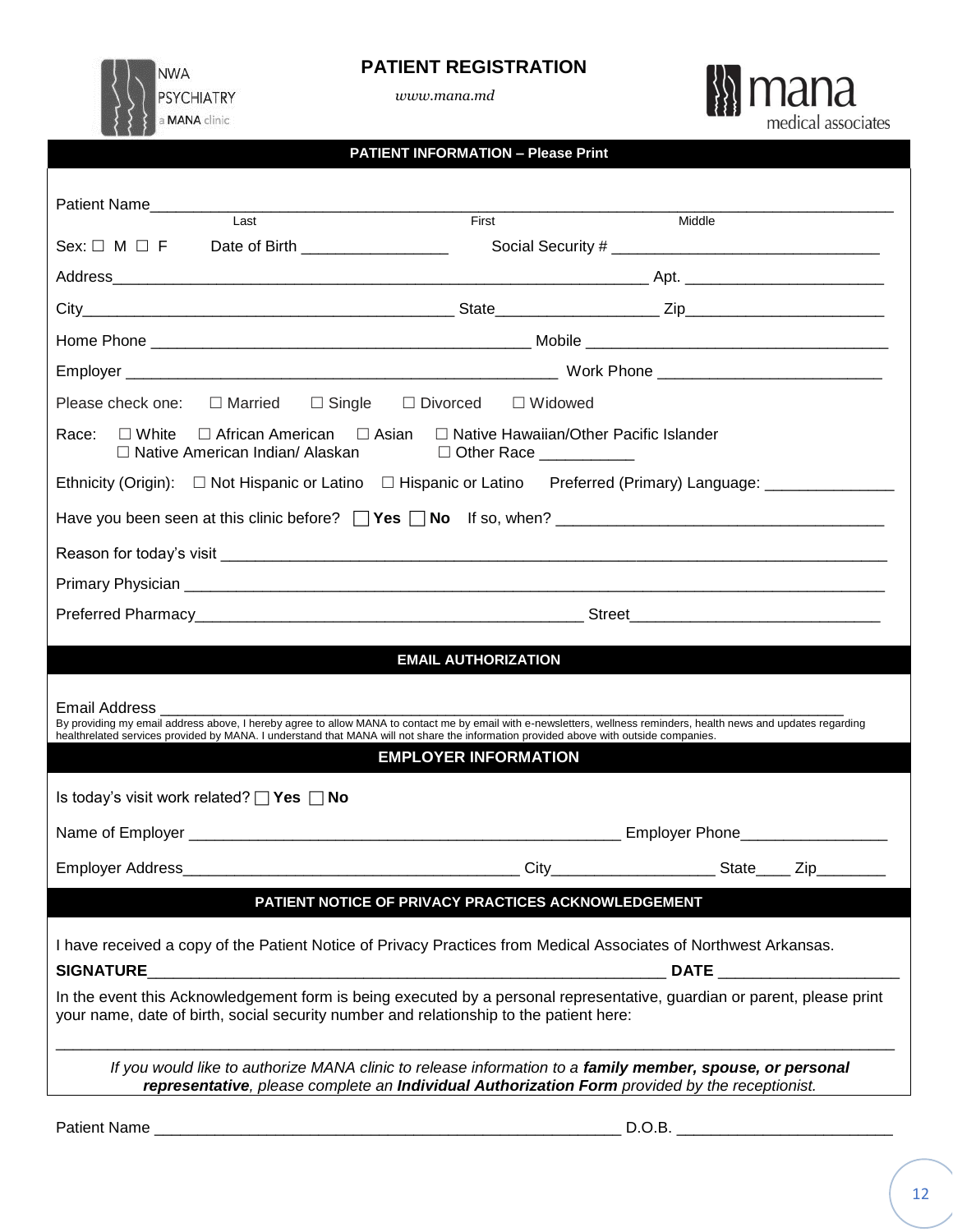| PERSON RESPONSIBLE FOR PAYMENT                                                                                                                                                                                                                                                                                                                                                                                                                         |
|--------------------------------------------------------------------------------------------------------------------------------------------------------------------------------------------------------------------------------------------------------------------------------------------------------------------------------------------------------------------------------------------------------------------------------------------------------|
| My self/ My spouse (skip to the next section) OR: (List Father, Mother, Guardian or other)                                                                                                                                                                                                                                                                                                                                                             |
|                                                                                                                                                                                                                                                                                                                                                                                                                                                        |
|                                                                                                                                                                                                                                                                                                                                                                                                                                                        |
|                                                                                                                                                                                                                                                                                                                                                                                                                                                        |
| <b>HEALTH INSURANCE INFORMATION</b>                                                                                                                                                                                                                                                                                                                                                                                                                    |
|                                                                                                                                                                                                                                                                                                                                                                                                                                                        |
| 1. If you are covered by one of the following insurance plans, please mark the appropriate plan:<br>$\Box$ AMCO (or AMCO affiliate)<br>$\Box$ Cigna<br>□ Blue Cross Blue Shield<br>$\Box$ Qual-Choice<br>$\Box$ Aetna<br>Novasys Choice Network / AR HealthNet<br>$\Box$ United Healthcare<br>$\Box$ Tyson<br>∃ Other                                                                                                                                  |
| 2. If you have one of the insurance plans listed above, please complete the following for the person that carries the<br>insurance.                                                                                                                                                                                                                                                                                                                    |
|                                                                                                                                                                                                                                                                                                                                                                                                                                                        |
|                                                                                                                                                                                                                                                                                                                                                                                                                                                        |
|                                                                                                                                                                                                                                                                                                                                                                                                                                                        |
| Relationship to Policy Holder: Self Spouse Child Step-Child Other                                                                                                                                                                                                                                                                                                                                                                                      |
| INSURANCE AUTHORIZATION & FINANCIAL AGREEMENT                                                                                                                                                                                                                                                                                                                                                                                                          |
| I hereby authorize Medical Associates of Northwest Arkansas (MANA) to give my insurance company or companies all<br>information they may require concerning my case, and I hereby assign to the physician(s) all payments for medical services<br>rendered.                                                                                                                                                                                            |
| I understand that I am responsible for any amount not covered by insurance. I agree to pay any co-pay and amount due at<br>the time of service.                                                                                                                                                                                                                                                                                                        |
|                                                                                                                                                                                                                                                                                                                                                                                                                                                        |
| <b>HOW DID YOU HEAR ABOUT US?</b>                                                                                                                                                                                                                                                                                                                                                                                                                      |
|                                                                                                                                                                                                                                                                                                                                                                                                                                                        |
| 01 $\Box$ Recommended by a friend or family member. 08 $\Box$ Citiscapes Magazine<br>02 □ Clinic web site, www.mana.md 09 □ Newspaper<br>10 □ Yellow Pages / phone directory<br>04 $\Box$ E-mail, Facebook or Twitter 11 $\Box$ Received a postcard in the mail.<br>05 □ Signs or location 12 □ Referred by Doctor _________________________________<br>06 $\Box$ Kids Directory Magazine 13 $\Box$ Found the doctor listed in my Insurance directory. |
| Thank you for choosing a MANA Clinic.                                                                                                                                                                                                                                                                                                                                                                                                                  |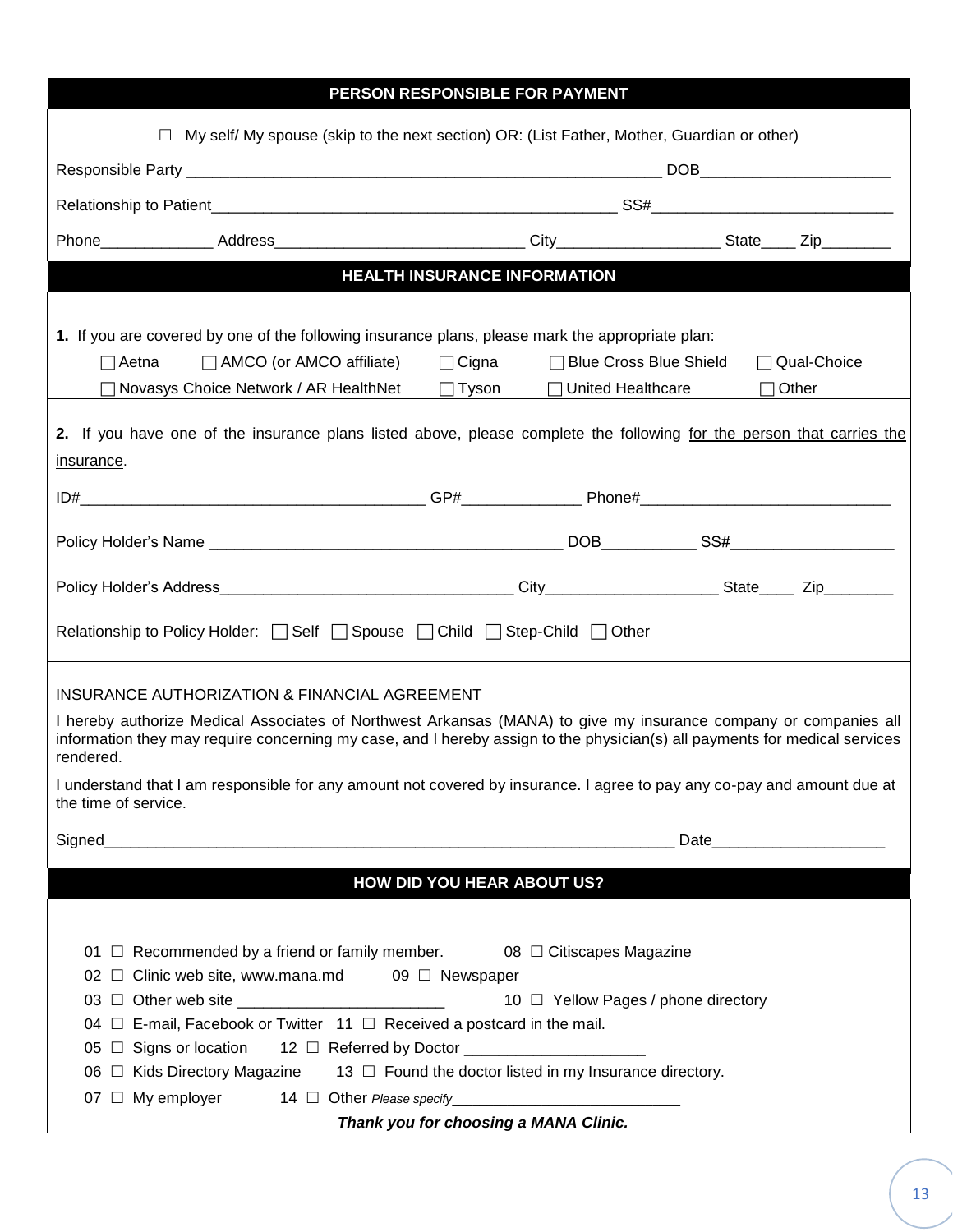

# Medical Associates of Northwest Arkansas (MANA)

# **Notice of Privacy Practices**

Your Information. Your Rights. Our Responsibilities.

This notice describes how medical information about you may be used and disclosed and how you can get access to this information. **Please review it carefully.** 

# **Your Rights**

#### **When it comes to your health information, you have**

**certain rights.** This section explains your rights and some of our responsibilities to help you.

#### **Get an electronic or paper copy of your medical record**

- You can ask to see or get an electronic or paper copy of your medical record and other health information we have about you. Ask us how to do this.
- We will provide a copy or a summary of your health information, usually within 30 days of your request. We may charge a reasonable, cost-based fee.

#### **Ask us to correct your medical record**

- You can ask us to correct health information about you that you think is incorrect or incomplete. Ask us how to do this.
- We may say "no" to your request, but we'll tell you why in writing within 60 days.

#### **Request confidential communications**

- You can ask us to contact you in a specific way (for example, home or office phone) or to send mail to a different address.
- We will say "yes" to all reasonable requests.

#### **Ask us to limit what we use or share**

- You can ask us not to use or share certain health information for treatment, payment, or our operations. We are not required to agree to your request, and we may say "no" if it would affect your care.
- If you pay for a service or health care item outofpocket in full, you can ask us not to share that information for the purpose of payment or our operations with your health insurer. We will say "yes" unless a law requires us to share that information.

#### **Get a list of those with whom we've shared information**

- You can ask for a list (accounting) of the times we've shared your health information for six years prior to the date you ask, who we shared it with, and why.
- We will include all the disclosures except for those about treatment, payment, and health care operations, and certain other disclosures (such as any you asked us to make). We'll provide one accounting a year for free but will charge a reasonable, costbased fee if you ask for another one within 12 months.

#### **Get a copy of this privacy notice**

You can ask for a paper copy of this notice at any time, even if you have agreed to receive the notice electronically. We will provide you with a paper copy promptly.

#### **Choose someone to act for you**

- If you have given someone medical power of attorney or if someone is your legal guardian, that person can exercise your rights and make choices about your health information.
- We will make sure the person has this authority and can act for you before we take any action.

#### **File a complaint if you feel your rights are violated**

- You can complain if you feel we have violated your rights by contacting us using the information on page the next page (2) / back page.
- You can file a complaint with the U.S. Department of Health and Human Services Office for Civil Rights by sending a letter to 200 Independence Avenue, S.W., Washington, D.C. 20201, calling 1-877-696-6775, or visiting

#### **www.hhs.gov/ocr/privacy/hipaa/complaints/.**

We will not retaliate against you for filing a complaint.

# **Your Choices**

**For certain health information, you can tell us your choices about what we share.** If you have a clear preference for how we share your information in the situations described below, talk to us. Tell us what you want us to do, and we will follow your instructions.

In these cases, you have both the right and choice to tell us to:

- Share information with your family, close friends, or others involved in your care
- Share information in a disaster relief situation
- Include your information in a hospital directory

*If you are not able to tell us your preference, for example if you are unconscious, we may go ahead and share your information if we believe it is in your best interest. We may also share your information when needed to lessen a serious and imminent threat to health or safety.* In these cases we never share your information unless you give us written permission:

- Marketing purposes
- Sale of your information
- Most sharing of psychotherapy notes In the case of fundraising:
- We may contact you for fundraising efforts, but you can tell us not to contact you again.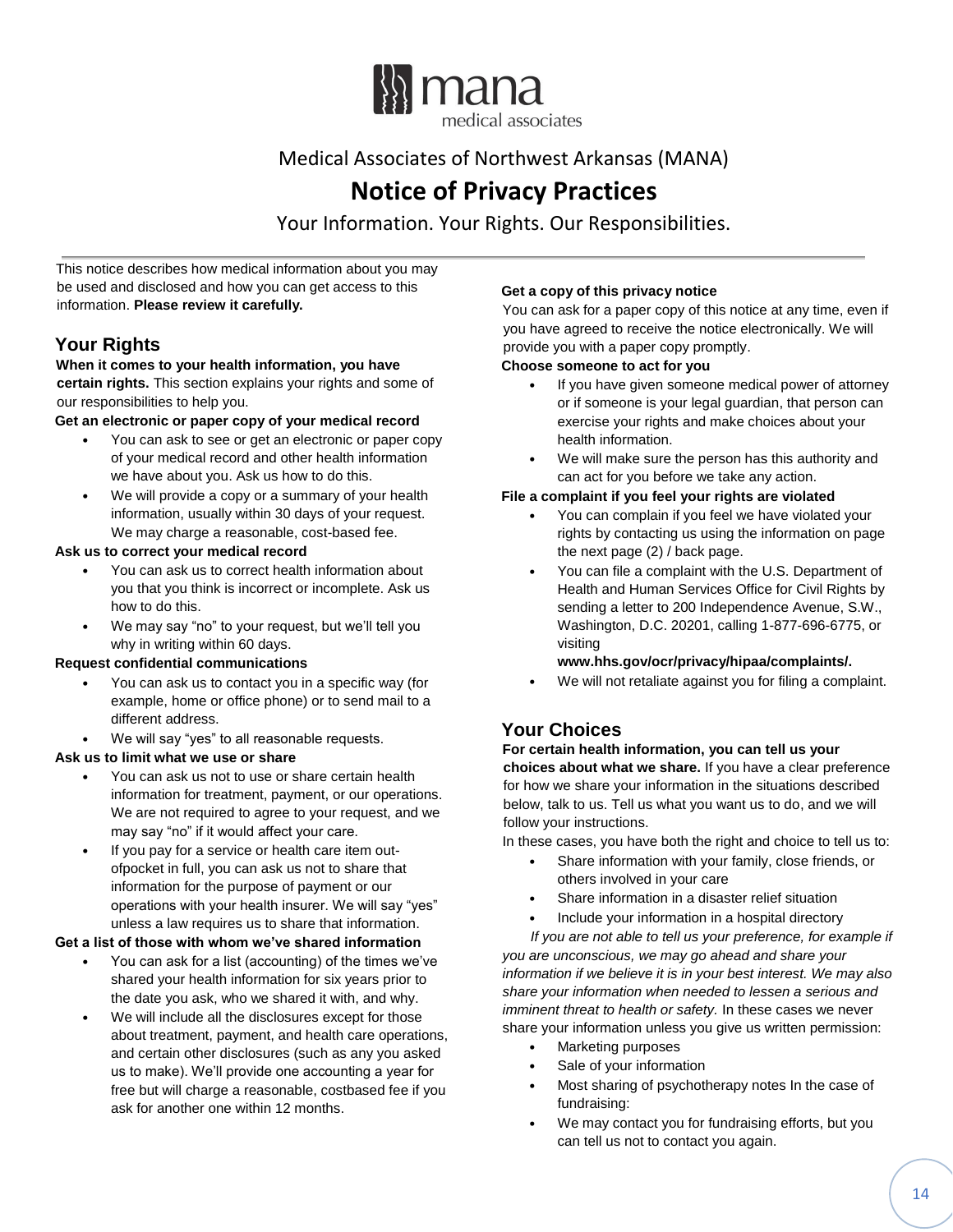# **Our Uses and Disclosures**

#### **How do we typically use or share your health information?**

We typically use or share your health information in the following ways.

#### **Treat you**

We can use your health information and share it with other professionals who are treating you.

*Example: A doctor treating you for an injury asks another doctor about your overall health condition.*

#### **Run our organization**

We can use and share your health information to run our practice, improve your care, and contact you when necessary.

*Example: We use health information about you to manage your treatment and services.* 

#### **Bill for your services**

We can use and share your health information to bill and get payment from health plans or other entities.

*Example: We give information about you to your health insurance plan so it will pay for your services.* 

#### **How else can we use or share your health information?**

We are allowed or required to share your information in other ways – usually in ways that contribute to the public good, such as public health and research. We have to meet many conditions in the law before we can share your information for these purposes. For more information see:

#### www.hhs.gov/ocr/privacy/hipaa/understanding/consumers/inde x.html**.**

#### **Help with public health and safety issues** We can

share health information about you for certain situations such as:

- Preventing disease
- Helping with product recalls
- Reporting adverse reactions to medications
- Reporting suspected abuse, neglect, or domestic violence
- Preventing or reducing a serious threat to anyone's health or safety

#### **Do research**

We can use or share your information for health research.

#### **Comply with the law**

We will share information about you if state or federal laws require it, including with the Department of Health and Human Services if it wants to see that we're complying with federal privacy law.

### **Respond to organ and tissue donation requests** We

can share health information about you with organ procurement organizations.

#### **Work with a medical examiner or funeral director** We

can share health information with a coroner, medical examiner, or funeral director when an individual dies.

#### **Address workers' compensation, law enforcement, and other government requests**

We can use or share health information about you:

- For workers' compensation claims
- For law enforcement purposes or with a law enforcement official
- With health oversight agencies for activities authorized by law
- For special government functions such as military, national security, and presidential protective services

#### **Respond to lawsuits and legal actions**

We can share health information about you in response to a court or administrative order, or in response to a subpoena.

*We do not market or sell personal information. We do not create or maintain psychotherapy notes at this practice.* 

#### **Our Responsibilities**

- We are required by law to maintain the privacy and security of your protected health information.
- We will let you know promptly if a breach occurs that may have compromised the privacy or security of your information.
- We must follow the duties and privacy practices described in this notice and give you a copy of it.
- We will not use or share your information other than as described here unless you tell us we can in writing. If you tell us we can, you may change your mind at any time. Let us know in writing if you change your mind. For more information see:

www.hhs.gov/ocr/privacy/hipaa/understanding/consu mers/notic epp.html**.** 

#### **Changes to the Terms of this Notice**

We can change the terms of this notice, and the changes will apply to all information we have about you. The new notice will be available upon request, in our office, and on our web site.

#### **Medical Associates of Northwest Arkansas (MANA) Privacy Officer:**

Paula Maxwell, Chief Operating Officer 3383 N. MANA Court, Suite 201 Fayetteville, AR, 72703 Phone: (479) 571-6780 Email: privacyofficer@mana.md

Effective Date: September 23, 2013